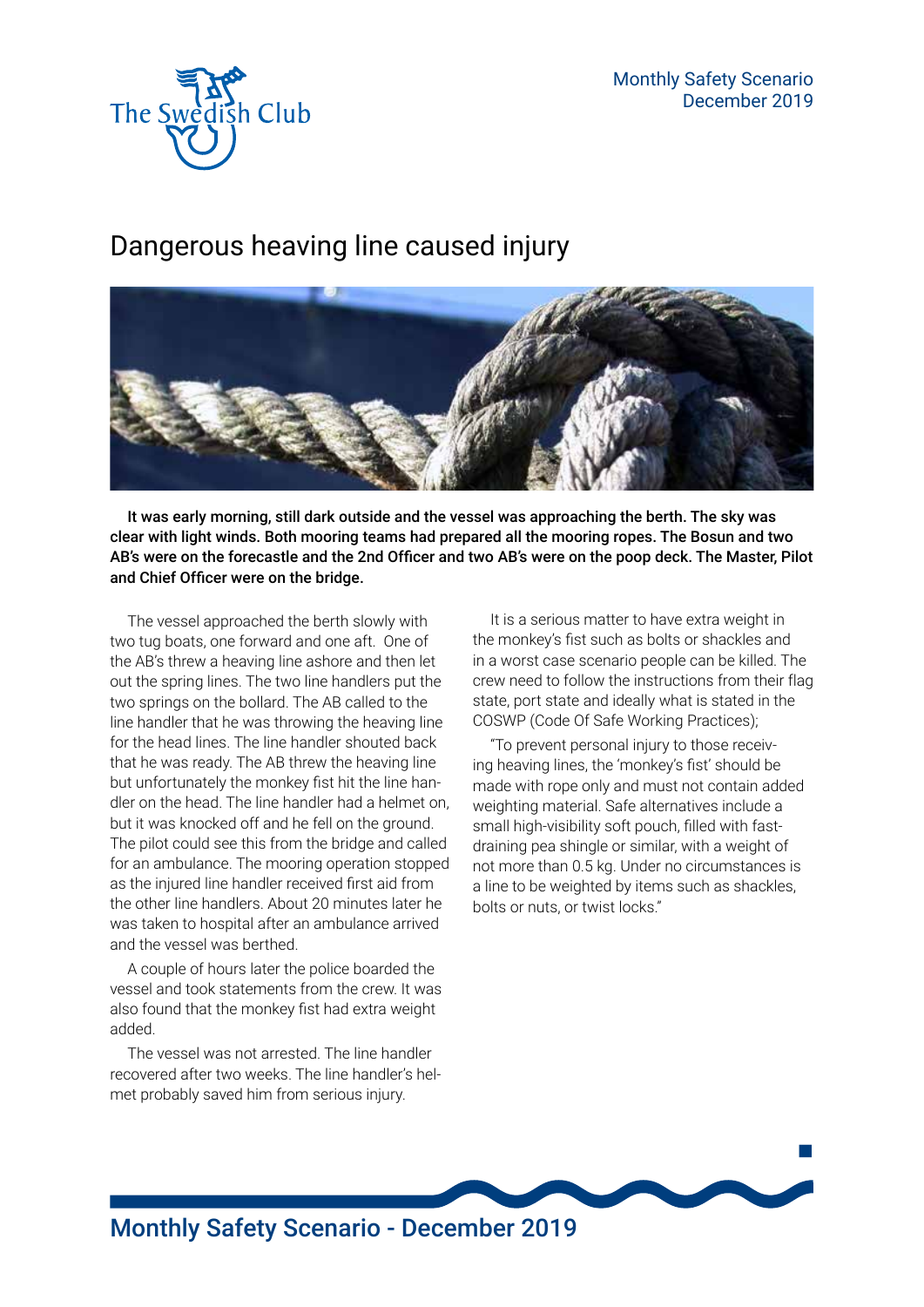## **Discussion**

Go to the "File" menu and select "Save as..." to save the pdf-file on your computer.

You can place the marker below each question to write the answer directly into the file.



When discussing this case please consider that the actions taken at the time made sense for all involved. Do not only judge but also ask why you think these actions were taken and could this happen on your vessel?

1. What were the immediate causes of this accident?

2. Is there a risk that this kind of accident could happen on our vessel?

3. How could this accident have been prevented?



Monthly Safety Scenario - December 2019 www.swedishclub.com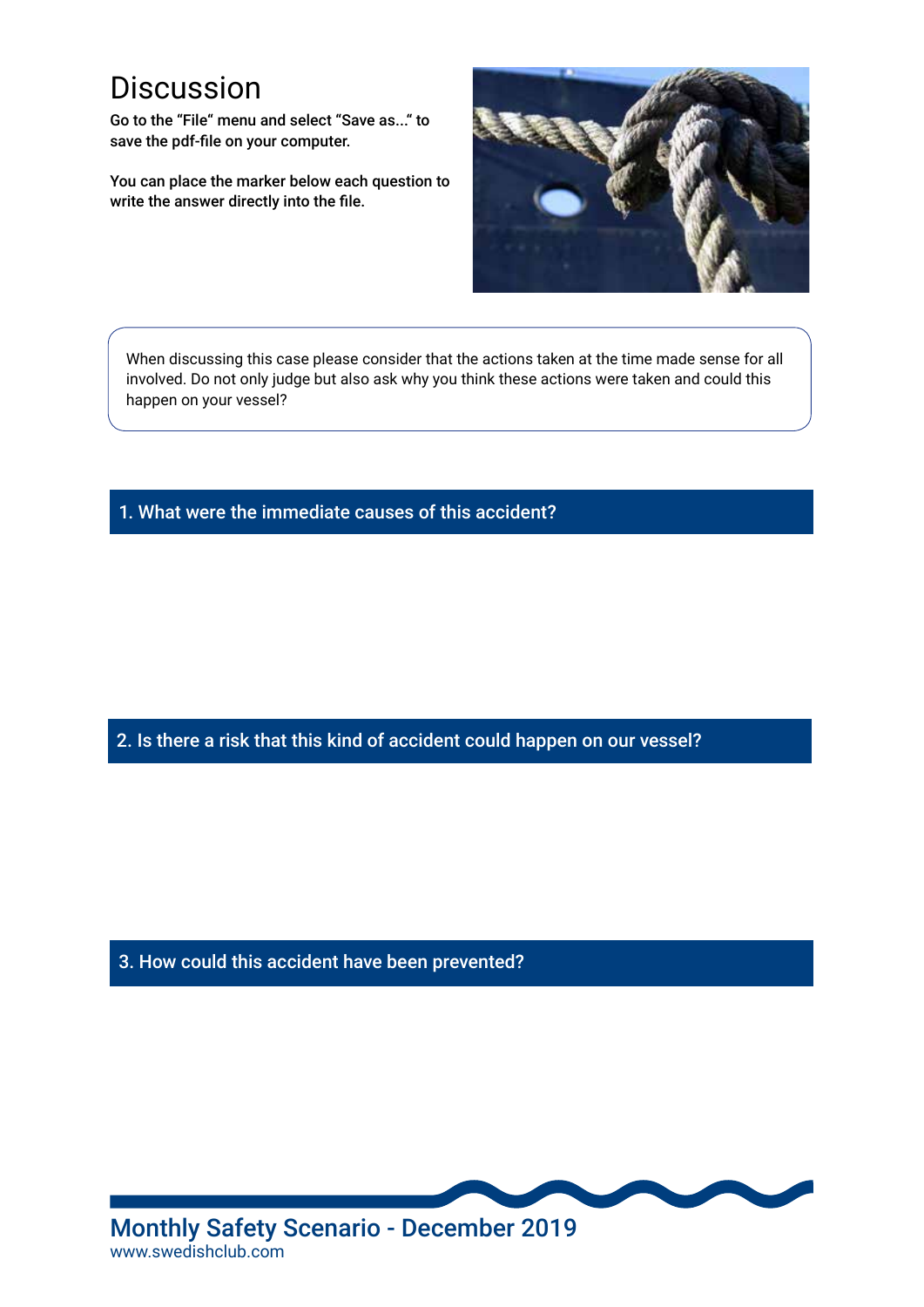4. Do we have a risk assessment for mooring operations?

5. If we do, could this risk assessment be improved?

6. Do we have a pre-departure and pre-arrival meeting where we discuss the mooring operation and how the vessel should manouver?

7. How often do we inspect the heaving lines?



www.swedishclub.com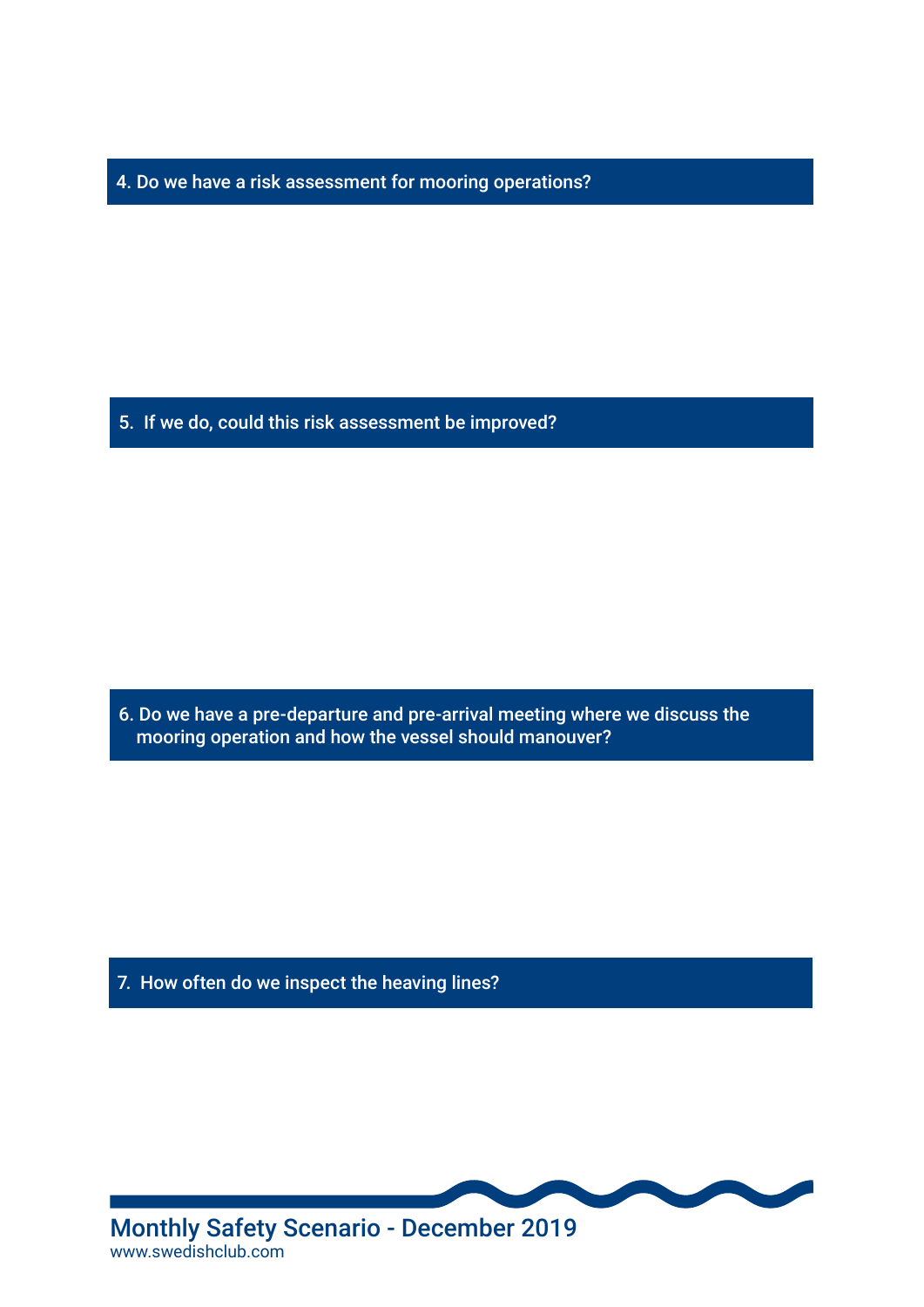8. Are our heaving lines compliant and no extra weight added?

9. What sections of our SMS would have been breached if any?

10. Does our SMS address these risks?



www.swedishclub.com